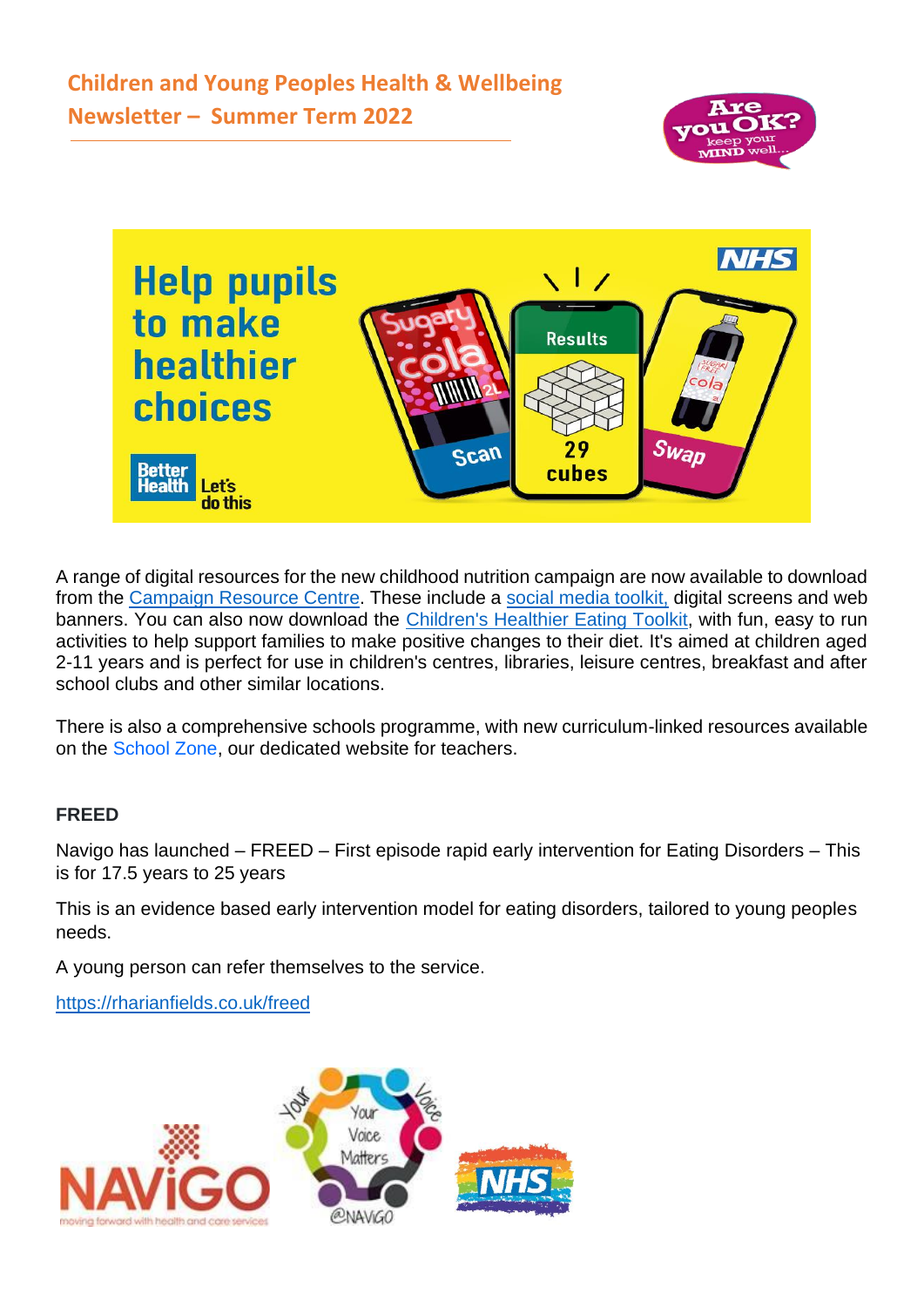

During National Walking Month in May, North-East Lincolnshire Council are offering some local primary schools the Walk to School Week challenge **free of charge**, including classroom packs and resources.

The Walk to School Week challenge is an annual five-day walking challenge for primary school pupils taking place between 16<sup>th</sup>-20<sup>th</sup> May. This year's challenge, *#PowerUp*, will engage pupils through video game-inspired design, encouraging them to travel sustainably to school every day of the week. Pupils will discover the incredible benefits of walking for individuals, communities and the planet while receiving daily stickers and an end of week reward.

To register your interest in receiving the fully funded Walk to School Week packs, please contact [Rebecca.Moss@livingstreets.org.uk](mailto:Rebecca.Moss@livingstreets.org.uk)



Flexible and accessible **NHS approved [Sleep resources](http://links.e.phepartnerships.co.uk/els/v2/~N7YBgE4_ZCK/bEdyZ3NDOXg1bG5WN1piZDVkZkZBV2VxMzhIQ25ZM2tIajY5b1hvSFI3VEUyTzBxRDd3cmRuRFlvYUNnSkFkUmxqQTl5d0N2NjMyWTRJeWdNQWw0KzRKek1vbTNsNE5CNE9xOHZ5RWJ0MDg9S0/)** were created for teachers, by teachers, to spark discussion among young people about the physical and mental benefits of sleep.

Featuring videos co-created by young people, our resources include engaging, bite-sized activities and advice on how to get a good night's sleep. Like all our resources, these lessons support Relationships Education and Health Education.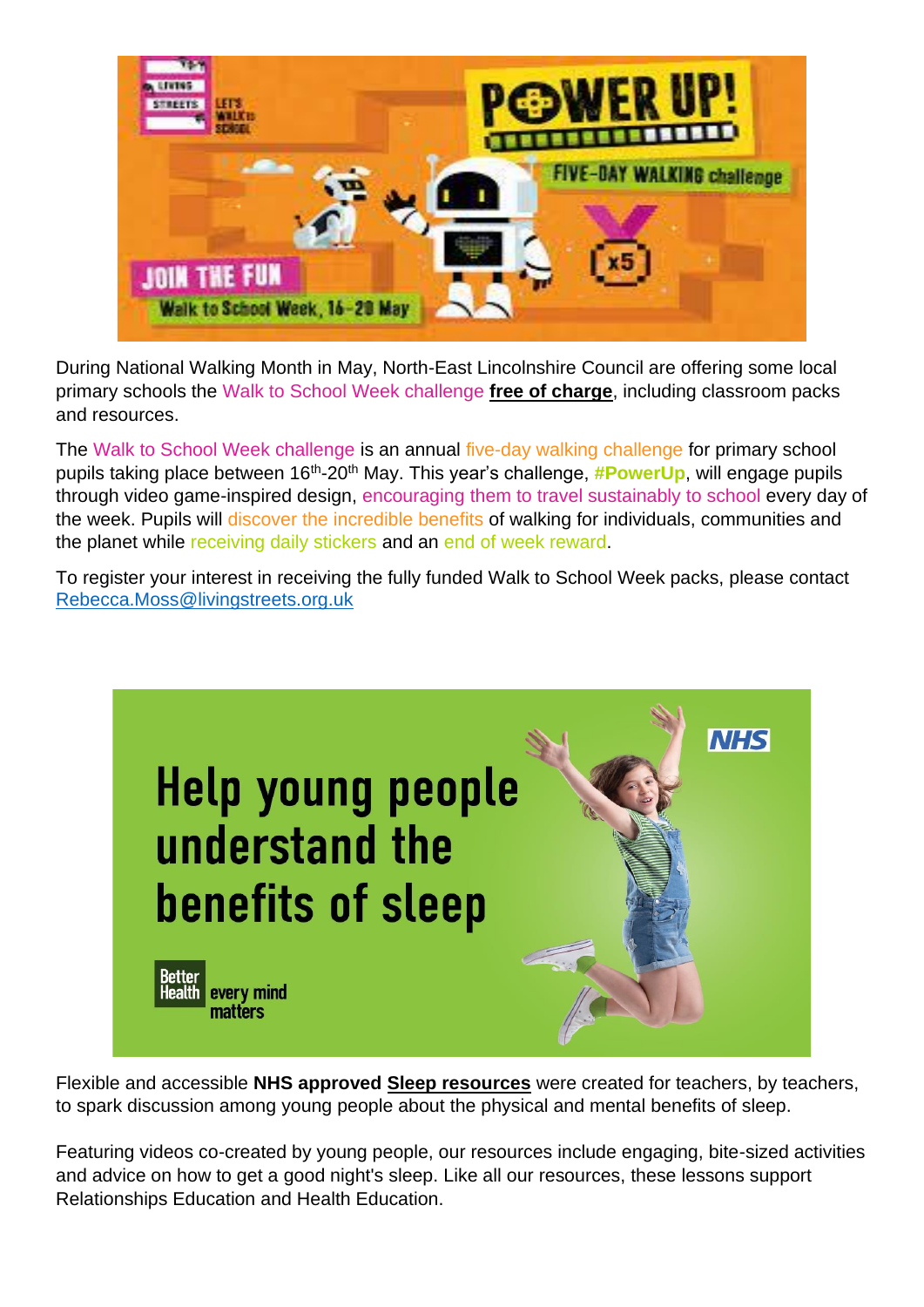## **Revised RSHE implementation guidance and new Political Impartiality in Schools guidance**

On Thursday 17<sup>th</sup> February DfE has published a revised version of the RSHE implementation guidance, in parallel with publishing new guidance for schools on political impartiality. The political impartiality guidance includes sections on working with external agencies and choosing resources. To avoid duplication, DfE has taken the view to reduce the similar sections in the RSHE implementation guidance and include a link to the new guidance.

The relevant links can be found here: Revised RSHE implementation guidance: [https://www.gov.uk/guidance/plan-your-relationships-sex-and-health-curriculum](https://eur03.safelinks.protection.outlook.com/?url=https%3A%2F%2Fwww.gov.uk%2Fguidance%2Fplan-your-relationships-sex-and-health-curriculum&data=04%7C01%7CJessica.Pearce%40dhsc.gov.uk%7Cb3bdef708ad84d6471a708d9f22cf7b7%7C61278c3091a84c318c1fef4de8973a1c%7C1%7C0%7C637807097202821341%7CUnknown%7CTWFpbGZsb3d8eyJWIjoiMC4wLjAwMDAiLCJQIjoiV2luMzIiLCJBTiI6Ik1haWwiLCJXVCI6Mn0%3D%7C3000&sdata=a1NYZoyCp%2FsoWN8kEazmy2MbISm28vBcWfav6X3dyAY%3D&reserved=0)

Political Impartiality in Schools guidance: [https://www.gov.uk/government/publications/political](https://eur03.safelinks.protection.outlook.com/?url=https%3A%2F%2Fwww.gov.uk%2Fgovernment%2Fpublications%2Fpolitical-impartiality-in-schools&data=04%7C01%7CJessica.Pearce%40dhsc.gov.uk%7Cb3bdef708ad84d6471a708d9f22cf7b7%7C61278c3091a84c318c1fef4de8973a1c%7C1%7C0%7C637807097202821341%7CUnknown%7CTWFpbGZsb3d8eyJWIjoiMC4wLjAwMDAiLCJQIjoiV2luMzIiLCJBTiI6Ik1haWwiLCJXVCI6Mn0%3D%7C3000&sdata=WE9W17XWIxfCeP35hgsqv0slKTyo3OZtPtDJDI%2B43PA%3D&reserved=0)[impartiality-in-schools](https://eur03.safelinks.protection.outlook.com/?url=https%3A%2F%2Fwww.gov.uk%2Fgovernment%2Fpublications%2Fpolitical-impartiality-in-schools&data=04%7C01%7CJessica.Pearce%40dhsc.gov.uk%7Cb3bdef708ad84d6471a708d9f22cf7b7%7C61278c3091a84c318c1fef4de8973a1c%7C1%7C0%7C637807097202821341%7CUnknown%7CTWFpbGZsb3d8eyJWIjoiMC4wLjAwMDAiLCJQIjoiV2luMzIiLCJBTiI6Ik1haWwiLCJXVCI6Mn0%3D%7C3000&sdata=WE9W17XWIxfCeP35hgsqv0slKTyo3OZtPtDJDI%2B43PA%3D&reserved=0)



- R;pple is a browser extension that stops people searching for harmful suicide and self-harm information and sharing support service information.
- The tool is free for Schools, Colleges, Sixth Forms and Universities.
- Here's a link to the r;pple website [R;pple](https://www.ripplesuicideprevention.com/) [Suicide Prevention \(ripplesuicideprevention.com\)](https://www.ripplesuicideprevention.com/)
- R;pple discretely intercepting harmful searches and providing signposting to 24/7, free mental health support at a time when you are most vulnerable.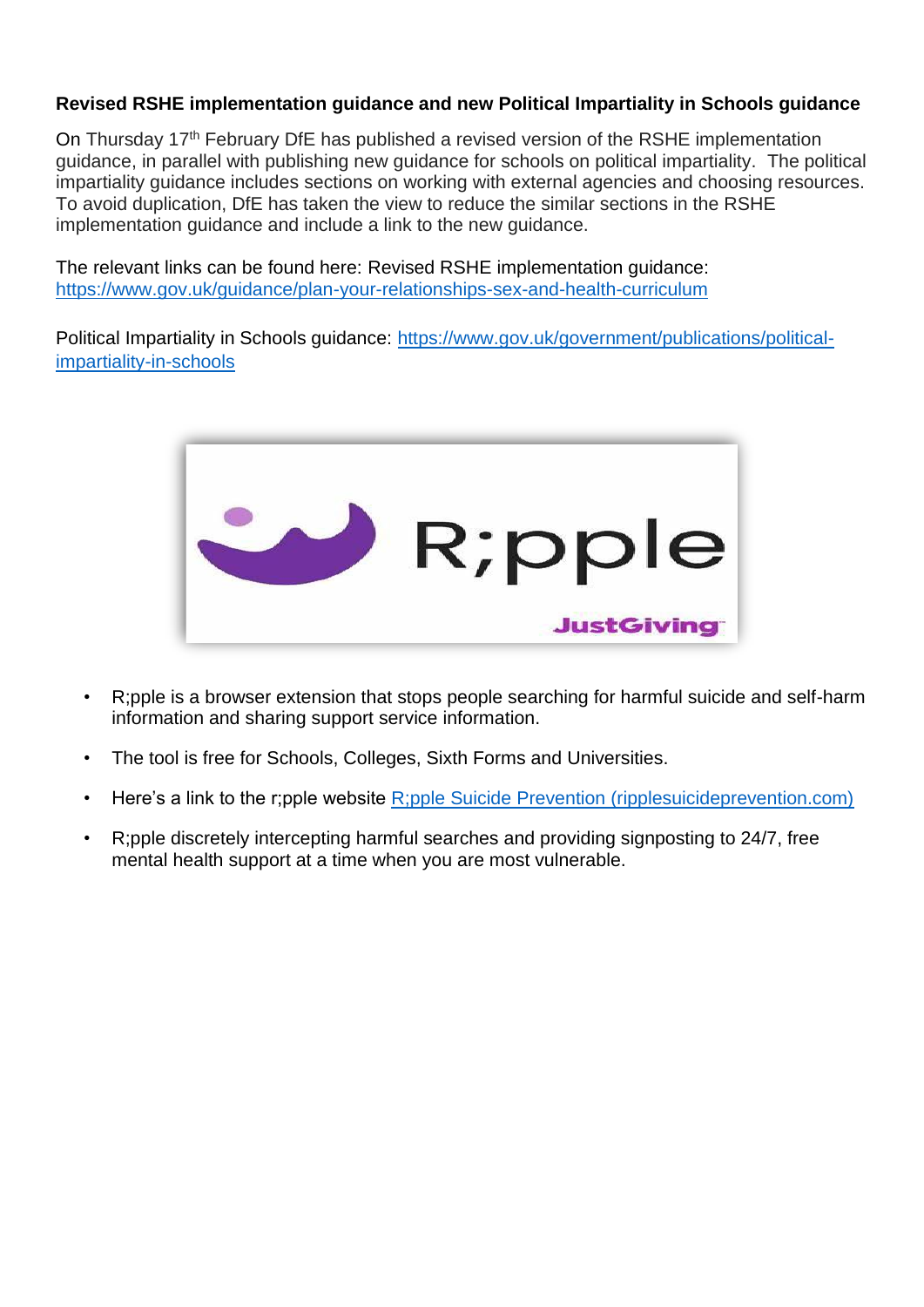## **Key Dates**

#### **April 2022**







April 2022

Stress Awareness Month has been held every April, since 1992 to increase public awareness about both the causes and cures the modern stress epidemic. Find out more at: [The Stress Management Society -](https://www.stress.org.uk/) From Distress to [De-Stress](https://www.stress.org.uk/)

#### **On your feet Britain**

28 April 2022

On Your Feet Britain is a FREE and FUN way to reboot and energize your workplace habits. This year we're looking forward to seeing how every worker gets active for the #BigWiggle – wherever your desk may be. For information visit: [On Your Feet Britain \(onyourfeetday.com\)](https://onyourfeetday.com/)

#### **Global Intergenerational Week**

#### 25 April – 1 May 2022

Welcome to Global Intergenerational Week, a campaign connecting everyone who is passionate about everything intergenerational. In its third year, the week looks to inspire individuals, groups, organisations, local/national government and NGO's to fully embrace intergenerational practice, connecting people of all ages especially the younger and older generations.

[https://generationsworkingtogether.org/national-intergenerational](https://generationsworkingtogether.org/national-intergenerational-week)[week](https://generationsworkingtogether.org/national-intergenerational-week)





**Intergenerational** 

## **Mental Health Awareness Week**

9 – 15 May 2022

The week will raise awareness of the impact of loneliness on our mental wellbeing and the practical steps we can take to address it. Reducing loneliness is a major step towards a mentally healthy society.

[Mental Health Foundation announces 'loneliness' as theme for Mental Health](https://www.mentalhealth.org.uk/news/mental-health-foundation-announces-loneliness-theme-mental-health-awareness-week-2022)  [Awareness Week 2022 | Mental Health Foundation](https://www.mentalhealth.org.uk/news/mental-health-foundation-announces-loneliness-theme-mental-health-awareness-week-2022)



## **National Share a Story Month**

1 May – 31 May 2022

Spending just 10 minutes a day reading and sharing stories with children can make a crucial difference to their future plus it's a lovely thing to do! [Did you know May is National-Share-A-Story-Month? -](https://www.worldbookday.com/2020/05/did-you-know-may-is-national-share-a-story-month/) World Book Day

## **May 2022**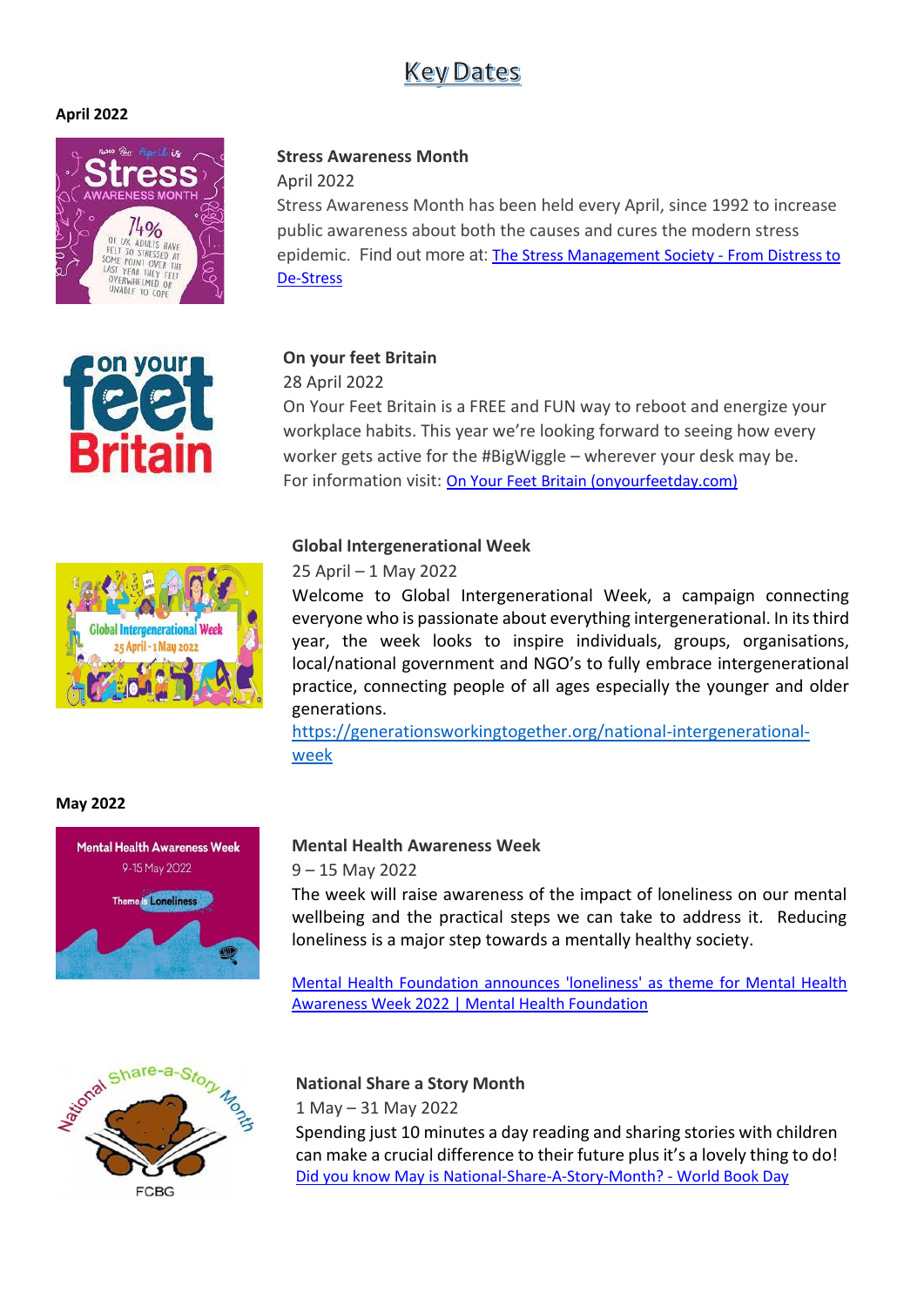

### **Deaf Awareness Week**

2 – 8 May 2022

Every day, you're likely to meet someone who is deaf or has some level of hearing loss. There are 12 million people affected in the UK, and they all face different communication challenges that can lead to frustration and loneliness. So, if you meet someone who is deaf or has hearing loss, ask them what you can do to make communication easier.

Deaf Awareness Week | Get Involved | National Deaf Children's Society [\(ndcs.org.uk\)](https://www.ndcs.org.uk/deaf-awareness-week/#:~:text=The%20next%20Deaf%20Awareness%20Week,2%20to%208%20May%202022.)



## **National Children's Day**

15 May 2022

National Children's Day UK (NCDUK) is all about the importance of a healthy childhood, and how we need to protect the rights and freedoms of children and young people. It's a day of celebration, but it's also a great opportunity for anyone involved with children to raise awareness about projects they are running or things they care about. Get Involved – explore how to be kind.

National Children's Day UK 2022 - [HOME \(nationalchildrensdayuk.com\)](https://www.nationalchildrensdayuk.com/)



### **Walk to School Week**

16 – 20 May 2022

Pupils will be encouraged to travel sustainably to school every day of the week, earning stickers as they go along, with a special reward up for grabs at the end of the week!

The #PowerUp challenge will take pupils through five, video gameinspired levels. In the process they'll learn about the social, road safety, health, environmental benefits of walking, encouraging sustainable travel habits for life.

[Walk to School Week | Living Streets](https://www.livingstreets.org.uk/products-and-services/projects/walk-to-school-week?campaign=wtsw&source=adwords&gclid=EAIaIQobChMI9d3cwsGB9wIVAuvtCh0QxgvkEAAYASAAEgK4t_D_BwE)

National Walking Month 2022 - [Teaching Resources \(twinkl.co.uk\)](https://www.twinkl.co.uk/event/national-walking-month-scotland-2022#:~:text=May%201%2C%202022%20%2D%20May%2031%2C%202022&text=Walk%20to%20School%20or%20Work,or%20elevator%2C%20take%20the%20stairs.)